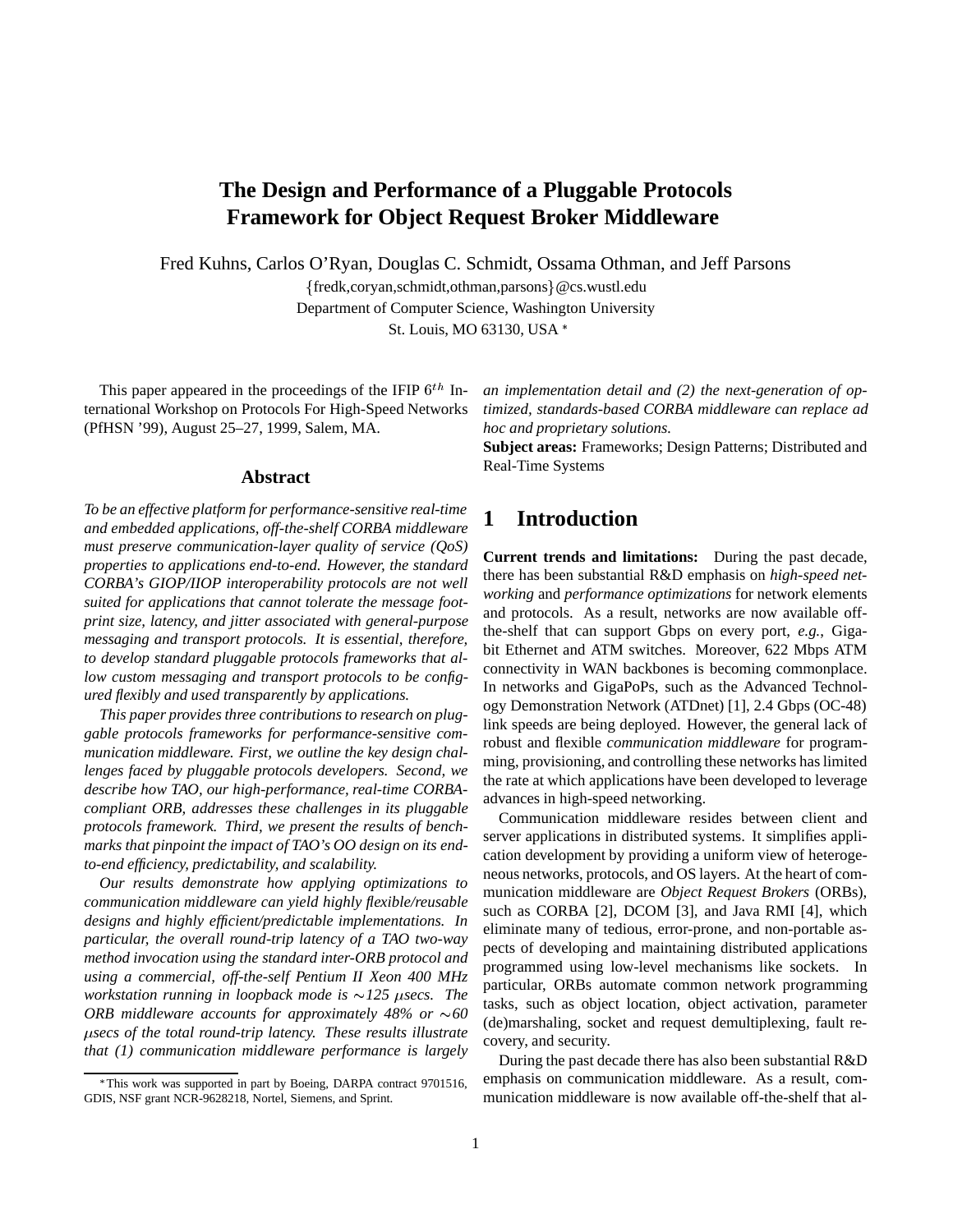lows clients to invoke operations on distributed components without concern for component location, programming language, OS platform, communication protocols and interconnects, or hardware [5]. However, the general lack of support in this off-the-shelf communication middleware for QoS specification and enforcement features, integration with high-speed networking technology, and performance, predictability, and scalability optimizations [6], has limited the rate at which applications have been developed to leverage advances in communication middleware.

**Overcoming communication middleware limitations with pluggable protocols:** To address the shortcomings of communication middleware described above, we have developed *The ACE ORB* (TAO) [6]. TAO is open-source,<sup>1</sup> standardsbased, high-performance, real-time ORB endsystem communication middleware that supports applications with deterministic and statistical QoS requirements, as well as "best-effort" requirements. TAO is the first ORB to support end-to-end QoS guarantees over ATM/IP networks [7, 8].

We have used TAO to research many dimensions of high-performance and real-time ORB endsystems, including static [6] and dynamic [9] scheduling, request demultiplexing [10], event processing [11], ORB Core connection and concurrency architectures [12], IDL compiler stub/skeleton optimizations [13], systematic benchmarking of multiple ORBs [14], I/O subsystem integration [8], and patterns for ORB extensibility [15]. This paper focuses on a previously unexamined dimension in the high-performance and real-time ORB endsystem design space: *the design and performance of a pluggable protocols framework* that supports high-speed protocols and networks, real-time embedded system interconnects, and standard TCP/IP protocols over the Internet.

**Paper organization:** The remainder of this paper is organized as follows: Section 2 outlines the CORBA protocol interoperability architecture; Section 3 motivates the need for a CORBA pluggable protocols framework and describes how TAO's pluggable protocols framework is designed; Section 4 illustrates the performance characteristics of TAO's pluggable protocols framework; Section 5 compares TAO with related work; and Section 6 presents concluding remarks.

# **2 Overview of the CORBA Protocol Interoperability Architecture**

The CORBA specification [2] defines an architecture for ORB interoperability. Although a complete description of the model is beyond the scope of this paper, this section outlines the portions of the CORBA specification that are relevant to our present topic, *i.e.*, object addressing and inter-ORB protocols.

**Object addressing synopsis:** To identify objects, CORBA defines a generic format called the Interoperable Object Reference (IOR). An object reference identifies one instance of an object and associates one or more paths or routes by which that object can be accessed. The same object may be located by different object references, *e.g.*, if a server is re-started on a new port or migrated to another host. Likewise, multiple server locations can be referenced by one IOR, *e.g.*, if a server has multiple network interfaces connecting it to distinct networks, there may be multiple network addresses.

References to server locations are called *profiles*. A profile provides an opaque, protocol-specific representation of an object location. Profiles can be used to annotate the server location with QoS information, such as the priority of the thread serving each endpoint or redundant addresses to enhance faulttolerance.

**Protocol model synopsis:** CORBA Inter-ORB Protocols (IOP)s define interoperability between ORB endsystems. IOPs provide data representation formats and ORB messaging protocol specifications that can be mapped onto standard and/or customized transport protocols. Regardless of the choice of ORB messaging or transport protocol, however, the standard CORBA programming model is exposed to the application developers. Figure 1 shows the relationships between these various components and layers.





In the CORBA protocol interoperability architecture, the standard *General Inter-ORB Protocol* (GIOP) is defined by the CORBA specification [2]. In addition, CORBA defines a TCP/IP mapping of GIOP, which is called the *Internet Inter-ORB Protocol* (IIOP). ORBs must support IIOP to be "interoperability compliant." Other mappings of GIOP onto different

 $^1$ TAO is available at www.cs.wustl.edu/ $\sim$ schmidt/TAO.html.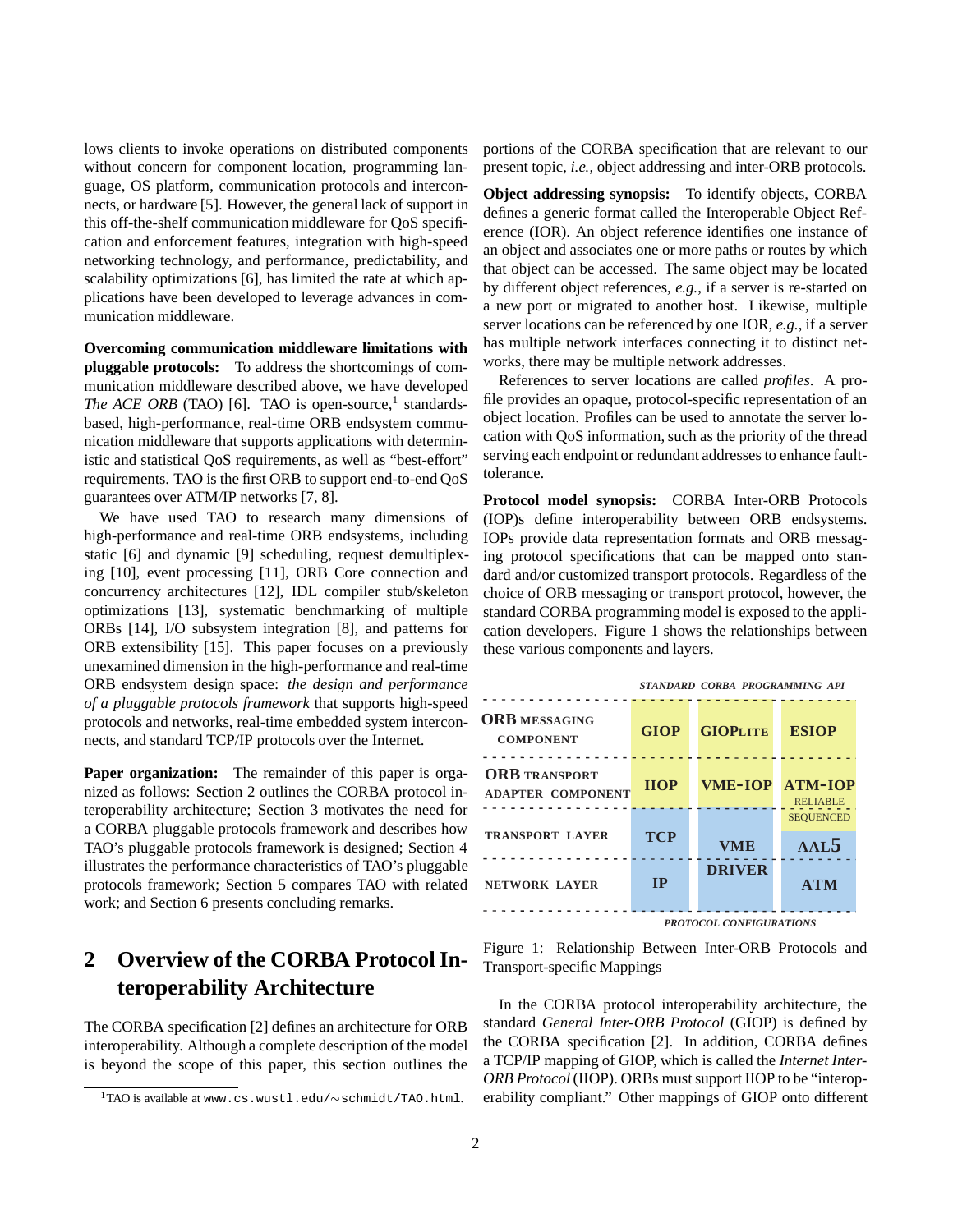transport protocols are allowed by the specification, as are different inter-ORB protocols, which are known as *Environment Specific Inter-ORB Protocols* (ESIOP)s.

Regardless of whether GIOP or an ESIOP is used, a CORBA IOP must define a data representation, an ORB message format, an ORB transport protocol or transport protocol adapter, and an object addressing format. Below, we outline how GIOP defines each of these IOP elements.

**GIOP synopsis:** The GIOP specification consists of the following elements:

 **A Common Data Representation (CDR) definition:** CDR is a transfer syntax that maps IDL types from their native host format into a low-level *bi-canonical* representation, which supports both little-endian and big-endian formats. CDR-encoded messages are used to transmit CORBA requests and server responses across a network. All IDL data types are marshaled using the CDR syntax into an *encapsulation*, which is an octet stream that holds marshaled data.

 **GIOP message formats:** The GIOP specification defines seven types of messages that send requests, receive replies, locate objects, and manage communication channels. The following table lists the seven types of messages in GIOP  $1.0<sup>2</sup>$  and the permissible originators of each type:

| <b>Message Type</b> | Originator | Value |
|---------------------|------------|-------|
| Request             | Client     |       |
| Reply               | Server     |       |
| CancelRequest       | Client     |       |
| LocateRequest       | Client     | 3     |
| LocateReply         | Server     |       |
| CloseConnection     | Server     | 5     |
| MessageError        | Both       |       |

 **GIOP transport adapter:** The GIOP specification describes the features of an ORB transport protocol that can carry GIOP messages. Such protocols must be reliable and connection-oriented. In addition, GIOP defines a connection management protocol and a set of constraints for GIOP message ordering.

 **Object addressing:** An Interoperable Object Reference (IOR) is a sequence of opaque *profiles*, each representing a protocol-specific representation of an object's location. For example, an IIOP profile includes the IP address and port number where the server accepts connections, as well as the object key that identifies an object within a particular server. There may be multiple paths or routes to an object. Therefore, the same IOR can contain multiple IIOP profiles, along with profiles for other protocols, such as GIOP over ATM or non-GIOP protocols.

**ESIOP synopsis:** In addition to the standard GIOP and IIOP protocols, the CORBA specification allows ORB implementors to define Environment Specific Inter-ORB Protocols (ES-IOP)s. ESIOPs can define unique data representation formats, ORB messaging protocols, ORB transport protocols or transport protocol adapters, and object addressing formats. These protocols can exploit the QoS features and guarantees provided in certain domains, such as telecommunications or avionics, to satisfy performance-sensitive applications that have stringent bandwidth, latency, and jitter requirements.

Only one ESIOP protocol is defined in the CORBA 2.x family of specifications: the DCE Common Inter-ORB Protocol (DCE-CIOP) [2]. Figure 1 illustrates two ESIOPs we are developing, GIOPlite and an ATM ESIOP. In addition, the OMG is considering other protocols for domains such as wireless and mobile systems [16], which have unique performance characteristics and optimization points.

# **3 A Pluggable Protocols Framework for CORBA**

The CORBA specification provides a standard for generalpurpose communication middleware. Within the scope of this specification, however, ORB implementors are free to optimize internal data structures and algorithms [10]. Moreover, ORBs may use specialized inter-ORB protocols and ORB services and still comply with the CORBA specification.3 This section identifies the limitations of current ORBs with respect to their protocol support, describes how TAO's pluggable protocols framework is designed to overcome these limitations, and then describes how TAO can be applied to develop middleware for high-performance multimedia applications.

### **3.1 Protocol Limitations of Conventional ORBs**

CORBA's standard GIOP/IIOP protocols are well suited for conventional request/response applications with best-effort QoS requirements [13]. They are not well suited, however, for high-performance, real-time, and/or embedded applications that cannot tolerate the message footprint size of GIOP or the latency, overhead, and jitter of the TCP/IP-based IIOP transport protocol. For instance, TCP functionality, such as adaptive retransmissions, deferred transmissions, and delayed acknowledgments, can cause excessive overhead and latency for real-time applications [17]. Likewise, networking protocols, such as IPv4, lack the functionality of packet admission policies and rate control, which can lead to excessive congestion and missed deadlines in networks and endsystems.

<sup>&</sup>lt;sup>2</sup>Version 1.1 of GIOP added a Fragment message and version 1.2 relaxes the restrictions with respect to message originators.

<sup>3</sup>An ORB *must* implement GIOP/IIOP, however, to be interoperabilitycompliant.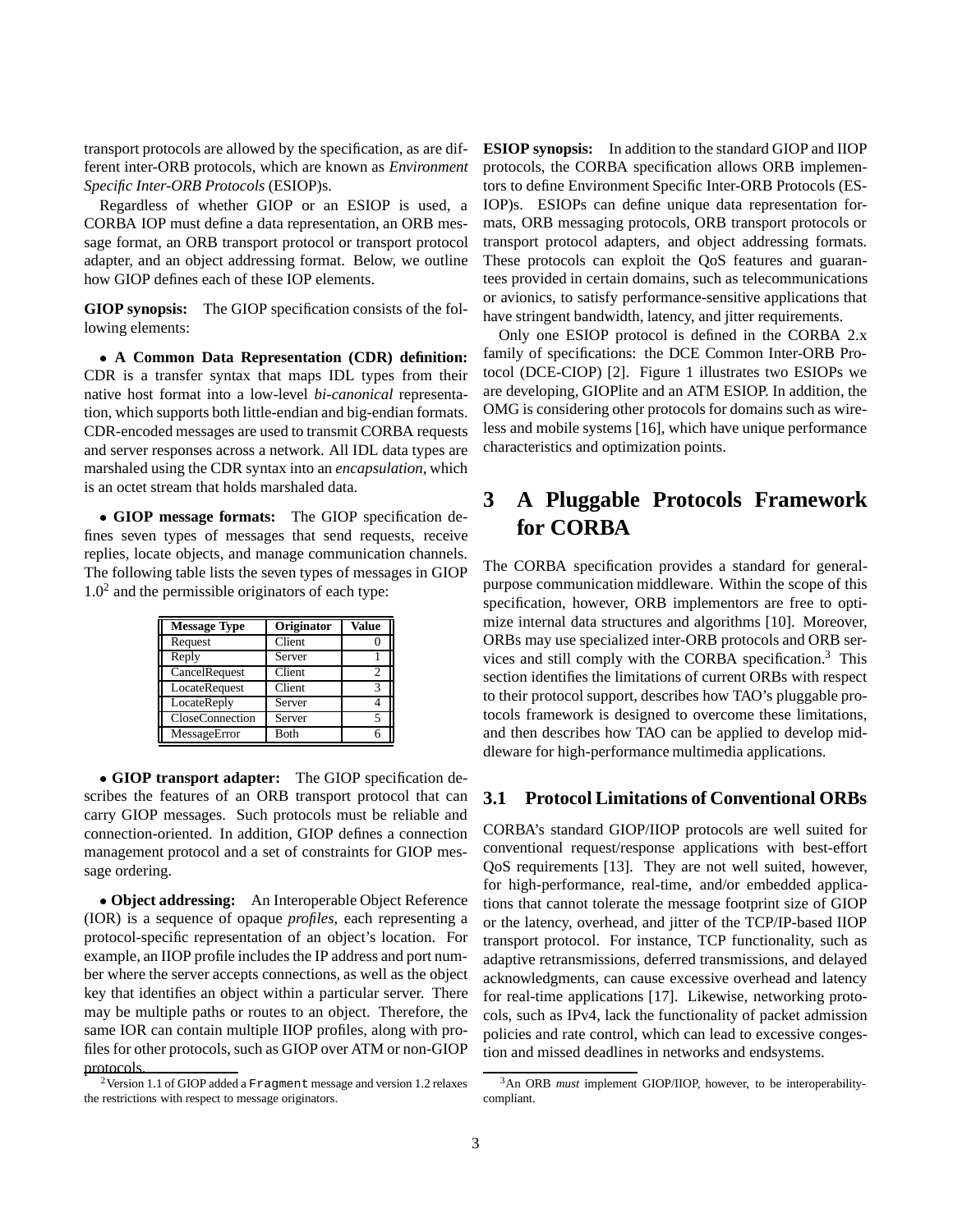Therefore, applications with more stringent QoS requirements need optimized protocol implementations, QoS-aware interfaces, custom presentations layers, specialized memory management (*e.g.*, shared memory between ORB and I/O subsystem), and alternative transport programming APIs (*e.g.*, sockets vs. TLI). Domains where highly optimized ORB messaging and transport protocols are particularly important include (1) multimedia applications running over high-speed networks, such as Gigabit Ethernet or ATM, and (2) realtime applications running over embedded system interconnects, such as VME or CompactPCI.

Conventional CORBA implementations have the following limitations that make it hard for them to support performancesensitive applications effectively:

**1. Static protocol configurations:** Many ORBs support a limited number of statically configured protocols, typically only GIOP/IIOP over TCP/IP.

**2. Lack of protocol control interfaces:** Many ORBs do not allow applications to configure key protocol policies and properties, such as peak virtual circuit bandwidth or cell pacing rate.

**3. Single protocol support:** Many ORBs do not support simultaneous use of multiple inter-ORB messaging or transport protocols.

**4. Lack of real-time protocol support:** Many ORBs have limited or no support for specifying and enforcing real-time protocol requirements across a backplane, network, or Internet end-to-end.

## **3.2 Pluggable Protocols Framework Requirements**

The limitations of conventional ORBs described in Section 3.1 make it hard for developers to leverage existing implementations, expertise, and ORB optimizations across projects or application domains. Defining a standard *pluggable protocols framework* for CORBA ORBs is an effective way to address this problem. The requirements of such a pluggable protocols framework for CORBA include the following:

**1. Define standard, unobtrusive protocol configuration interfaces:** To address limitations with conventional ORBs, a pluggable protocols framework should define a standard set of components and APIs to install ESIOPs and their transportdependent instances. Most applications need not use this interface directly. Therefore, the pluggable protocol interface should be exposed only to application developers interested in defining new protocols or in configuring existing protocol implementations in new ways.

**2. Use standard CORBA programming and control interfaces:** To ensure application portability, clients should program to standard application interfaces defined in CORBA IDL, even if pluggable ORB messaging or transport protocols are used. Likewise, object implementors need not be aware of the underlying framework. However, developers should be able to set policies that control the ORB's choice of protocols and protocol properties. Moreover, these interfaces should transparently support certain real-time ORB features, such as scatter/gather I/O, optimized memory management, and strategized concurrency models [10].

**3. Simultaneous use of multiple ORB messaging and transport protocols:** To address the lack of support for multiple inter-ORB protocols in conventional ORBs, a pluggable protocols framework should support different messaging and transport protocols *simultaneously* within an ORB endsystem. The framework should transparently configure inter-ORB protocols either statically, *i.e.*, during ORB initialization [18], or dynamically, *i.e.*, during run-time ORB initialization.

**4. Support for multiple address representations:** This requirement addresses the lack of support for multiple Inter-ORB protocols and dynamic protocol configurations in conventional ORBs. For example, each pluggable protocol implementation can potentially have a different profile and object addressing scheme. Therefore, a pluggable protocols framework should provide a general mechanism to represent these disparate address formats transparently, while also supporting standard IOR address representations efficiently.

**5. Support CORBA 2.2 features and future enhancements:** A pluggable protocol framework should support CORBA 2.2 features, such as object reference forwarding, connection transparency, preservation of foreign IORs and profiles, and the complete GIOP 1.1 protocol, in a manner that does not degrade end-to-end performance and predictability. Moreover, a pluggable protocols framework should accommodate future changes and enhancements to the CORBA specification, such as (1) the GIOP 1.2 protocol, which allows bi-directional requests over the same connection, (2) real-time CORBA [18], which includes features to reserve connection and threading resources on a per-object basis, and (3) asynchronous messaging [19], which exports QoS policies to application developers.

**6. Optimized inter-ORB bridging:** A pluggable protocols framework should ensure that protocol implementors can create efficient, high-performance inter-ORB *in-line bridges*. An in-line bridge converts inter-ORB messages or requests from one type of IOP to another. This makes it possible to bridge disparate ORB domains efficiently without incurring unnecessary context switching, synchronization, or data movement.

**7. Provide common protocol optimizations and real-time features:** A pluggable protocols framework should support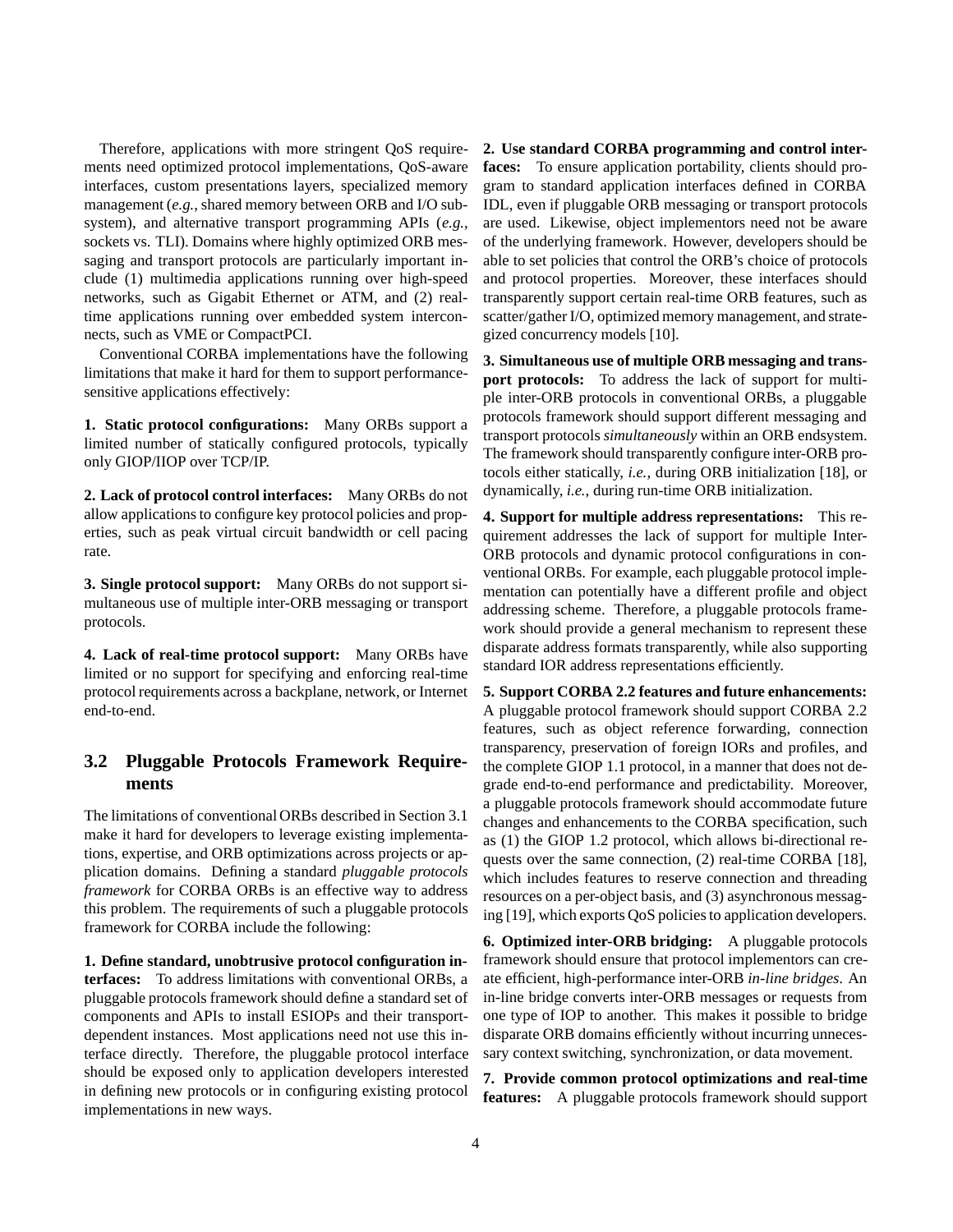features required by real-time CORBA applications [18], such as resource pre-allocation and reservation, end-to-end priority propagation, and mechanisms to control properties specific to real-time protocols. These features should be implemented without modifying the standard CORBA programming APIs used by conventional applications that do not possess real-time QoS requirements.

**8. Dynamic protocol bindings:** To address the limitation of static protocol bindings in conventional ORBs, a pluggable protocols frameworks should support dynamic association of specific ORB messaging protocols with specific instances of ORB transport protocols. This design permits efficient and predictable configurations for both standard and customized IOPs.

## **3.3 Architectural Overview of TAO's Pluggable Protocols Framework**

To overcome the limitations described in Section 3.1, we identified logical communication component layers within TAO, factored out common features, defined general framework interfaces, and implemented components to support different concrete inter-ORB protocols. Higher-level services in the ORB, such as stubs, skeletons, and standard CORBA pseudoobjects, are decoupled from the implementation details of particular protocols, as shown in Figure 2. This decoupling is



Figure 2: TAO's Pluggable Protocols Framework Architecture

essential to resolve several limitations of conventional ORBs outlined in Section 3.1.

In general, the higher-level components and services of TAO use a facade [20] interface to access the mechanisms provided by its pluggable protocols framework. Thus, applications can (re)configure custom protocols without requiring global changes to the ORB. Moreover, because applications typically access only the standard CORBA APIs, TAO's pluggable protocols framework can be entirely transparent to CORBA application developers.

Figure 2 also illustrates the key components in TAO's pluggable protocols framework: (1) the ORB messaging component, (2) the ORB transport adapter component, and (3) the ORB policy control component, which are outlined below.

### **3.3.1 ORB Messaging Component**

This component is responsible for implementing ORB messaging protocols, such as the standard CORBA GIOP ORB messaging protocol, as well as custom ESIOPs. As described in Section 2, ORB messaging protocols should define a data representation, an ORB message format, an ORB transport protocol or transport adapter, and an object addressing format. Within this framework, ORB protocol developers are free to implement optimized Inter-ORB protocols and enhanced transport adaptors, as long as the ORB interfaces are respected.

Each ORB messaging protocol implementation inherits from a common base class that defines a uniform interface. This interface can be extended to include new capabilities needed by special protocol-aware policies. For example, ORB end-to-end resource reservation or priority negotiation can be implemented in an ORB messaging component. TAO's pluggable protocols framework ensures consistent operational characteristics and enforces general IOP syntax and semantic constraints, such as error handling.

#### **3.3.2 ORB Transport Adapter Component**

This component maps a specific ORB messaging protocol, such as GIOP or DCE-CIOP, onto a specific instance of an underlying transport protocol, such as TCP or ATM. Figure 2 shows an example in which TAO's transport adapter maps the GIOP messaging protocol onto TCP (this standard mapping is called IIOP). In this case, the ORB transport adapter combined with TCP corresponds to the transport layer in the Internet reference model. However, if ORBs are communicating over an embedded interconnect, such as a VME bus, the bus driver and DMA controller provide the "transport layer" in the communication infrastructure.

TAO's ORB transport component accepts a byte stream from the ORB messaging component, provides any additional processing required, and passes the resulting data unit to the underlying communication infrastructure. Additional processing that can be implemented by protocol developers includes (1) concurrency strategies, (2) endsystem/network resource reservation protocols, (3) high-performance techniques, such as zero-copy I/O, shared memory pools, periodic I/O, and interface pooling, (4) enhancement of underlying communications protocols, *e.g.*, provision of a reliable byte stream proto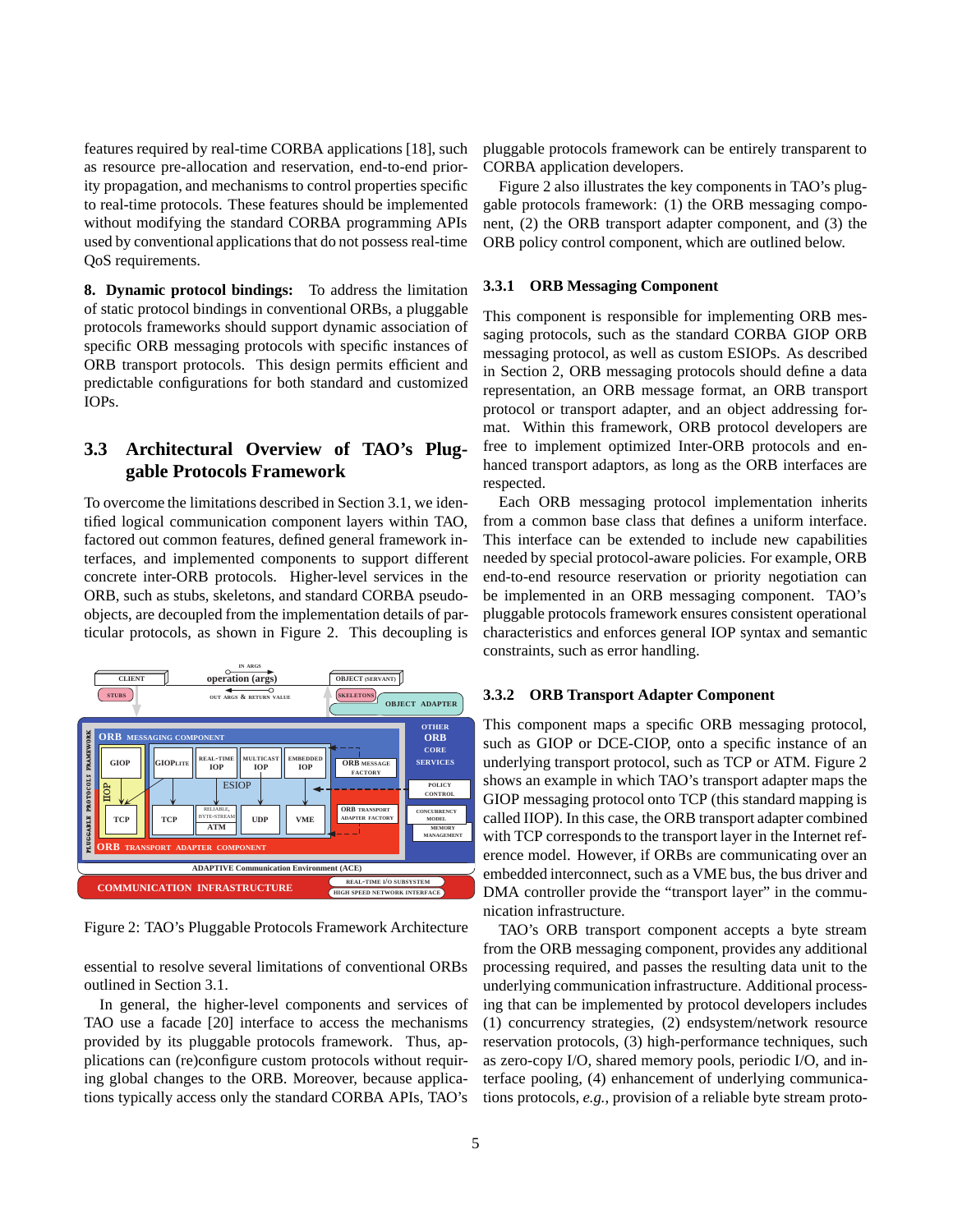col over ATM, and (5) tight coupling between the ORB and efficient user-space protocol implementations, such as Fast Messages [21].

### **3.3.3 ORB Policy Control Component**

This component allows applications to control the QoS attributes of configured ORB transport protocols explicitly. It is not possible to determine *a priori* all attributes defined by all protocols. Therefore, TAO's pluggable protocols framework provides an extensible *policy control* component, which implements the QoS framework defined in the CORBA Messaging [19] and Real-time CORBA [18] specifications.

The CORBA QoS framework allows applications to specify various *policies* to control the QoS attributes in the ORB. The CORBA specification uses policies to define semantic properties of ORB features precisely without (1) over-constraining ORB implementations or (2) increasing interface complexity for common use cases. Example policies relevant for pluggable protocols include buffer pre-allocations, fragmentation, bandwidth reservation, and maximum transport queue sizes.

Policies in CORBA can be set at the ORB, thread, or object level. Thus, application developers can set global policies that take effect for any request issued in a particular ORB. Moreover, these global settings can be overridden on a perthread basis, a per-object basis, or even before a particular request. In general, CORBA's Policy framework provides very fine-grained control over the ORB behavior, while providing simplicity for the common case.

Certain policies, such as timeouts, can be shared between multiple protocols. Other policies, such as ATM virtual circuit bandwidth allocation, may apply to a single protocol. Each configured protocol can query TAO's policy control component to determine its policies and use them to configure itself for user needs. Moreover, protocol implementations can simply ignore policies that do not apply to it.

TAO's policy control component enables applications to select their protocol(s). This choice can be controlled by the ClientProtocolPolicy defined in the Real-time CORBA specification [18]. Using this policy, an application can indicate its preferred protocol(s) and TAO's policy control component attempts to match that preference with the set of available protocols. TAO provides other policies that controls the behavior of the ORB if an application's preferences cannot be satisfied. For example, either an exception can be raised or another available protocol can be selected transparently.

### **3.4 A Pluggable Protocol Scenario**

To illustrate how TAO's pluggable protocols framework can be applied in practice, we now describe a scenario where pluggable protocols can be used to support performance-sensitive and real-time CORBA applications. This scenario is based on our experience developing high-bandwidth, low-latency audio/video streaming applications [22] and avionics mission computing [11] systems. In previous work [8], we addressed the network interface and I/O system and how to achieve predictable, real-time performance. In the discussion below, we focus on ORB support for alternate protocols.

**Low-latency, high-bandwidth multimedia streaming:** Multimedia applications running over high-speed networks require optimizations to utilize available link bandwidth, while still meeting application deadlines. For example, consider Figure 3, where network interfaces supporting 1.2



Figure 3: Example CORBA-based Audio/Video (A/V) Application

Mbps or 2.4 Mbps link speeds are used for a CORBA-based studio quality audio/video (A/V) application.

In this example, we can use TAO's pluggable protocols framework to replace GIOP/IIOP with a custom ORB messaging and transport protocol that transmits A/V frames using TAO's real-time I/O (RIO) subsystem [8, 23]. At the core of RIO is the high-speed ATM port interconnect controller (APIC) [24]. APIC is a high-performance ATM interface card that supports standard ATM host interface features, such as AAL5 (SAR). In addition, the APIC supports (1) shared memory pools between user and kernel space, (2) per-VC pacing, (3) two levels of priority queues, and (4) interrupt disabling on a per-VC bases.

We are leveraging the APIC features and the underlying ATM network to support end-to-end QoS guarantees for TAO middleware. In particular, pluggable ORB message and transport protocols can be created to provide QoS services to applications, while the ORB middleware encapsulates the actual resource allocation and QoS enforcement mechanisms. Leveraging the underlying APIC hardware requires the resolution of the following two design challenges:

**1. Custom protocols:** The first challenge is to create custom ORB messaging and transport protocols that can exploit high-speed ATM network interface hardware. A careful examination of the system requirements along with the hardware and communication infrastructure is required in order to determine both the set of optimizations required and the best par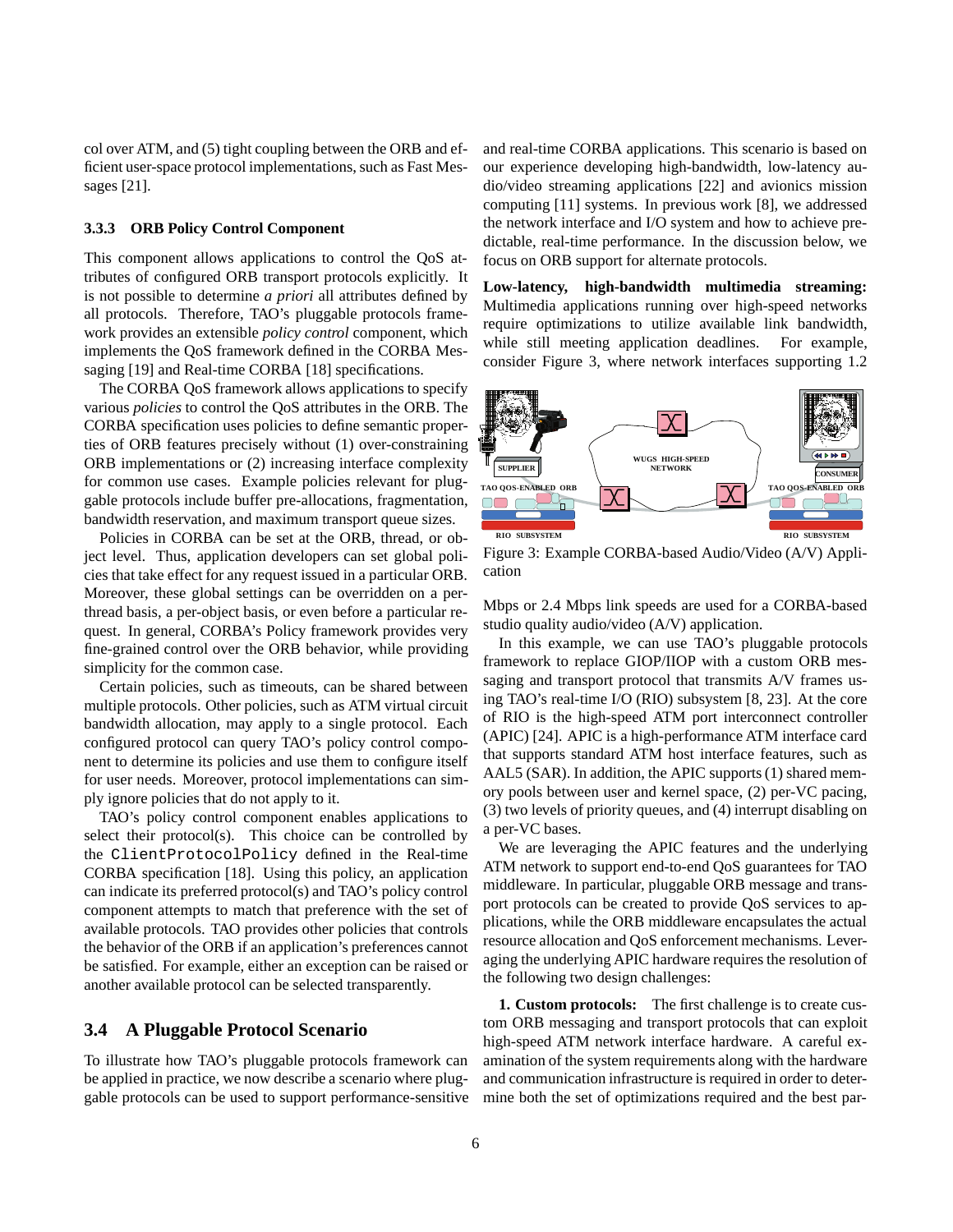titioning of the solution into ORB messaging, transport and policy components.

The A/V streaming application is primarily concerned with pushing data to clients (i.e., one-way method invocations) and with meeting a specific set of latency and jitter requirements. Considering this, a simple frame sequencing protocol can be used as the ORB's ESIOP. Moreover, because multimedia data has diminishing value over time, a reliable protocol, such as TCP, is not required. Thus, the overhead of full GIOP is not required, nor are the underlying assumptions that require a transport protocol with the semantics of TCP.

A key goal of this scenario is to simplify the ORB messaging and transport protocol, while adding QoS-related information to support timely delivery of the video frames and audio. For example, a CORBA request could correspond to one video frame or audio packet. To facilitate synchronization between endpoints, a timestamp and sequence number can be sent with each request. The Inter-ORB messaging protocol can perform a similar function as the real-time protocol (RTP) and real-time control protocol (RTCP) [25].

The ORB messaging protocol can be mapped onto an ORB transport protocol using AAL5. The transport adapter is then responsible for exploiting any local optimizations to hardware or the endsystem. For example, conventional ORBs copy user parameters into internal buffers used for marshaling. These buffers may be allocated from global memory or possibly from a memory pool maintained by the ORB. In either case, at least one system call is required to obtain mutexes, allocate buffers, and copy the data. Thus, not only is an additional data copy incurred, but this scenario is rife with opportunities for priority inversion and jitter while waiting for ORB endsystem resources.

**2. Optimized protocol implementations:** The second challenge is to implement an optimized pluggable protocol that implements the design described above. For example, memory can be shared throughout the ORB endsystem, *i.e.*, between the application, ORB middleware, OS kernel, and network interface, by allocating memory from a common buffer pool [24, 10]. This optimization eliminates memory copies between user- and kernel-space when data is sent or received. Moreover, the ORB endsystem can manage this memory, thereby relieving application developers from this responsibility. In addition, the ORB endsystem can manage the APIC interface driver, interrupt rates, and pacing parameters, as outlined in [8].

Figure 4 illustrates a buffering strategy where the ORB manages multiple pools of buffers to be used by applications sending multimedia data to remote nodes. These ORB buffers are shared between the ORB and APIC driver in the kernel. The transport adapter implements this shared buffer pool on a perconnection and possibly per-thread basis to minimize or re-



Figure 4: Shared Buffer Strategy

duce the use of resource locks. For example, in the scheme depicted in Figure 4, each active connection is assigned its own send and receive queues. Likewise, there are two free buffer pools per connection, one for receive and one for send.

An ORB can guarantee that only one application thread will be active within the send or receive operation of the transport adapter. Therefore, buffer allocation and de-allocation can be performed without locking. A similar buffer management scheme is described in [24]

The following two approaches are ways that the buffering scheme described above can interact with user applications:

- 1. *Zero-copy* The application requests a set of send buffers from the ORB that it uses for video and audio data. In this case, application developers must not reuse a buffer after it has been given to the ORB. When the original set of buffers are exhausted, the application must request additional buffers.
- 2. *Single-copy* The ORB copies application data into the ORB managed buffers. While this scheme incurs one data copy, the application developer need not be concerned with how or when buffers are used in the ORB.

Well-designed ORBs can be strategized to allow applications to decide whether data are copied into ORB buffers or not. For instance, it may be more efficient to copy relatively small request data into ORB buffers, rather than using shared buffers within the ORB endsystem. By using TAO's protocol policies, this decision can be configured on a per-connection, perthread, per-object or per-operation basis.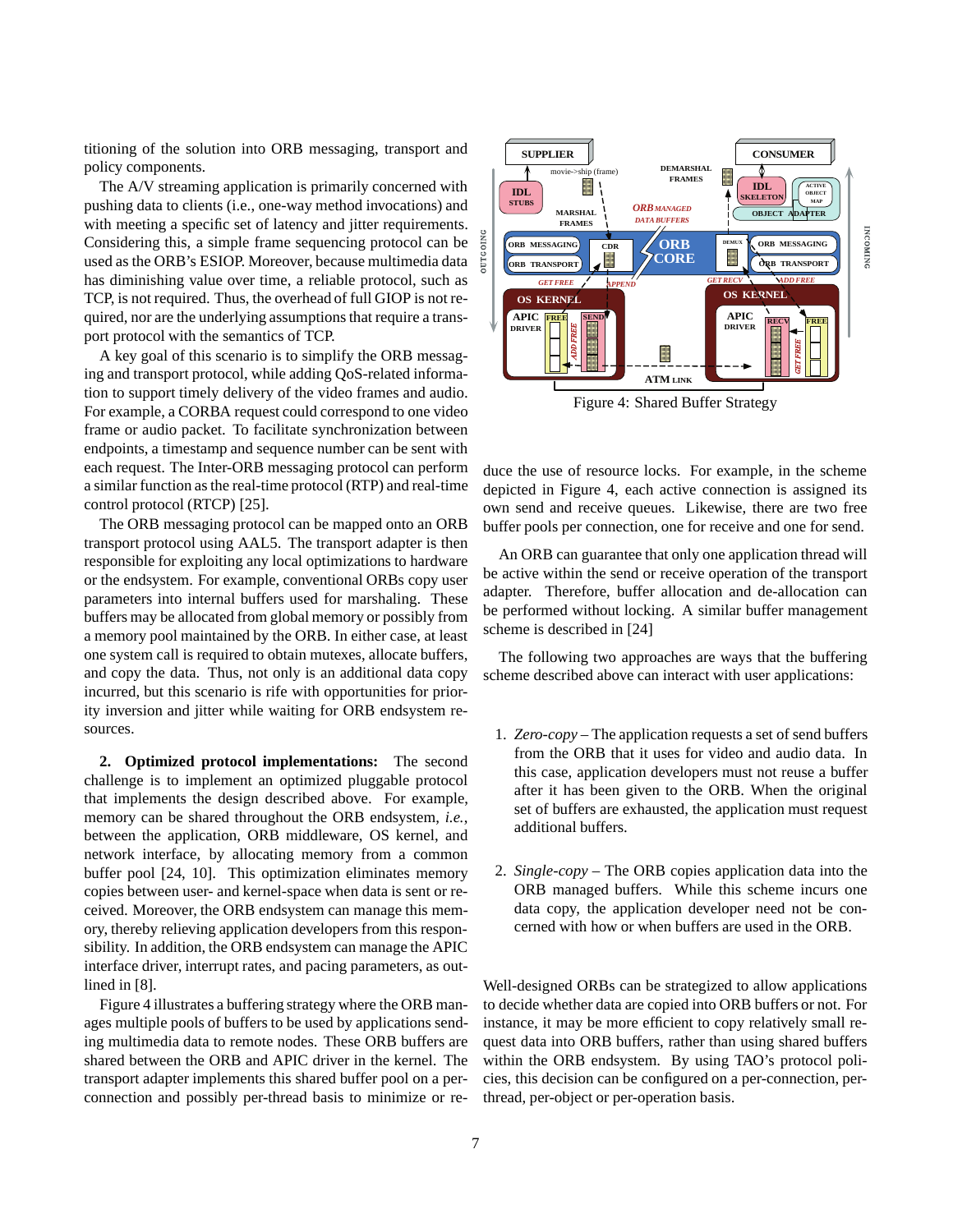# **4 The Performance of TAO's Pluggable Protocols Framework**

Despite the growing demand for off-the-shelf middleware in many application domains, a widespread belief persists in the embedded systems community that OO techniques are not suitable for real-time systems due to performance penalties attributed to the OO paradigm [11]. In particular, the dynamic binding properties of OO programming languages and the indirection implied in OO designs seem antithetical to realtime systems, which require low latency and jitter. The results presented in this section are significant, therefore, because they illustrate empirically how the it is possible to implement very predictable, efficient, and scalable middleware *without* compromising non-functional requirements, such as portability, flexibility, reusability, and maintainability, offered by CORBA.

To quantify the benefits and costs of TAO's pluggable protocols framework, we conducted several benchmarks using two different ORB messaging protocols, GIOP and GIOPlite, and two different transport protocols, POSIX local IPC (also known as UNIX-domain sockets) and TCP/IP. These benchmarks are based on our experience developing communication middleware for avionics mission computing applications [11] and multimedia applications [22].

Note that POSIX local IPC is not a traditional highperformance networking environment. However, it does provide the opportunity to obtain an accurate measure of ORB and pluggable protocols framework overhead. Based on these measurements, we have isolated the overhead associated with each component, which provides a baseline for future work in high-performance protocol development and experimentation.

## **4.1 Hardware/Software Benchmarking Platform**

All benchmarks in this section were run on a Quad-CPU Intel Pentium II Xeon 400 MHz workstation, with one gigabyte of RAM. The operating system used for the benchmarking was Debian GNU/Linux "potato" (glibc 2.1) with Linux kernel version 2.2.10. GNU/Linux is an open-source operating system that supports true multi-tasking, multi-threading, and symmetric multiprocessing.

Our benchmarks were run using the standard GIOP ORB messaging protocol, as well as TAO's GIOPlite messaging protocol, described in Section 3.4. For the TCP/IP tests, the GIOP and GIOPLite ORB messaging protocols were run using the standard CORBA IIOP transport adapter along with the Linux TCP/IP socket library and the loopback interface. For the local IPC tests, GIOP and GIOPLite were used along with the optimized local IPC transport adapter. This resulted in four different Inter-ORB Protocols: GIOP over TCP (IIOP), GIOPLite over TCP, GIOP over local IPC (UIOP <sup>4</sup> ) and GIO-PLite over local IPC. No changes were required to our standard CORBA benchmarking tool, called IDL Cubit [12], for either of the ORB messaging and transport protocol implementations.

### **4.2 Blackbox Benchmarks**

Blackbox benchmarks measure the end-to-end performance of a system from an external application perspective. In our experiments, we used blackbox benchmarks to compute the average two-way response time incurred by clients sending various types of data using the four different Inter-ORB transport protocols.



Figure 5: TAO's Pluggable Protocols Framework Performance Over Local IPC and TCP/IP

**Measurement technique:** A single-threaded client is used in the IDL Cubit benchmark to issue two-way IDL operations at the fastest possible rate. The server performs the operation, which cubes each parameter in the request. For two-way calls, the client thread waits for the response and checks that it is correct. Interprocess communication is performed over selected IOPs, as described above.

We measure throughput for operations using a variety of IDL data types, including void, sequence, and struct types. The void data type instructs the server not to perform any processing other than that necessary to prepare and send the response, *i.e.*, it does not cube any input parameters. The sequence and struct data types exercise TAO's (de)marshaling engine. The struct contains an octet, a long, and a short, along with padding necessary to align

<sup>4</sup>For historical reasons, TAO retains the expression "UNIX-domain" in its local IPC pluggable protocol implementation, which is where the name "UIOP" derives from.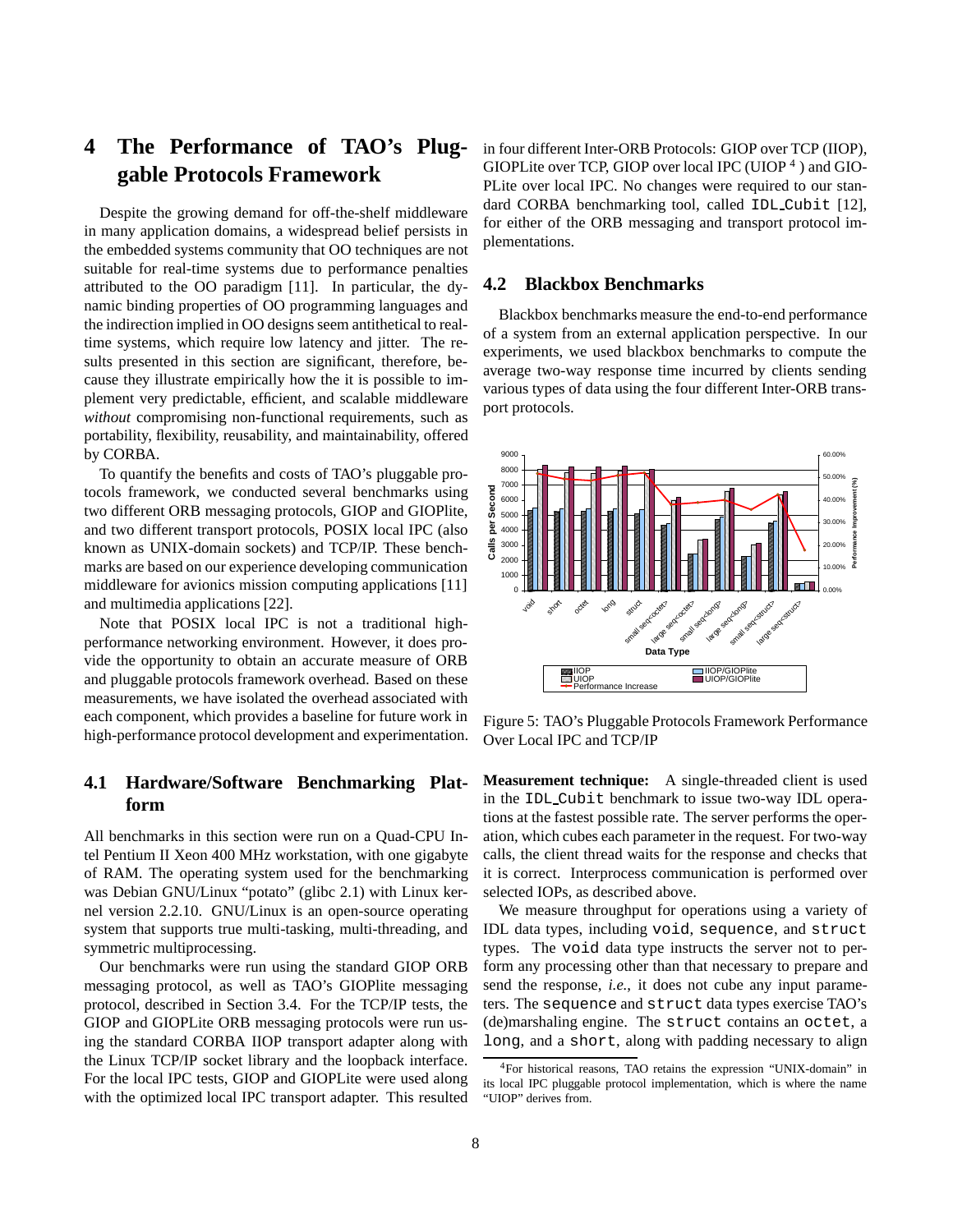those fields. We also measure throughput using long and short sequences of the long and octet types. The long sequences contain 4,096 bytes (1,024 four byte longs or 4,096 octets) and the short sequences are 4 bytes (one four byte long or four octets).

**Blackbox results:** The blackbox benchmark results are shown in Figure 5. All blackbox benchmarks were averaged over 100,000 two-way operation calls for each data type, as depicted by the bars in Figure 5.

UIOP performance surpassed IIOP performance for all data types. The benchmarks show UIOP improves performance from 20% to 50% depending on the data type and size. For smaller data sizes and basic types, such as octet and long, the performance improvement is approximately 50%. However, for larger data payload sizes and more complex data types, the performance improvements are reduced. This is a direct result of the increasing cost of both the data copies associated with performing I/O and increasing complexity of marshaling structures other than the basic data types.

For certain data types, additional improvements are obtained by reducing the number of data copies required. Such a situation exists when marshaling and demarshaling data of type octet and long. For complicated data types, such as a large sequence of structs, ORB overhead is particularly prevalent. Large ORB overhead implies lower efficiency, which accounts for the smaller performance improvement gained by UIOP over IIOP for complex data types.

GIOPlite outperformed GIOP by a small margin. For IIOP, GIOPlite performance increases over GIOP ranged from 0.36% to 4.74%, with an average performance increase of 2.74%. GIOPlite performance improvements were slightly better over UIOP due to the fact that UIOP is more efficient than IIOP. GIOPlite over UIOP provided improvements ranging from 0.37% to 5.29%, with an average of 3.26%.

Our blackbox results suggest that more substantial changes to the GIOP message protocol are required to achieve significant performance improvements. However, these results also illustrate that the GIOP message footprint has a relatively minor performance impact over high-speed networks and embedded interconnects. Naturally, the impact of the GIOP message footprint for lower-speed links, such as secondgeneration wireless systems or low-speed modems, is more significant.

### **4.3 Whitebox Benchmarks**

Whitebox benchmarks measure the performance of specific components or layers in a system from an internal perspective. In our experiments, we used whitebox benchmarks to pinpoint the time spent in key components in TAO's client and server ORBs. The ORB logical layers, or components, are shown in Figure 6 along with the timeprobe locations used for these benchmarks.

#### **4.3.1 Measurement Techniques**

One way to measure performance overhead of operations in complex communication middleware is to use a profiling tool like Quantify [26]. Quantify instruments an application's binary instructions and then analyzes performance bottlenecks by identifying sections of code that dominate execution time. Quantify is useful because it can measure the overhead of system calls and third-party libraries without requiring source code access.

Unfortunately, Quantify is not available for Linux kernelbased operating systems for which whitebox measurement of TAO's performance is needed. Moreover, Quantify modifies the binary code to collect timing information. Therefore, it is most useful for measuring *relative* overhead of different operations in a system, rather than measuring *absolute* run-time performance.

To avoid the limitations of Quantify, we therefore used a lightweight timeprobe mechanism provided by TAO to precisely pinpoint the amount of time spent in various ORB components and layers. The TAO timeprobe mechanism provides highly accurate, low-cost timestamps that record the time spent between regions of code in a software system. These timeprobes have minimal performance impact,  $e.g., 1-2$  usec overhead per timeprobe, and no binary code instrumentation is required.

Depending on the underlying platform, TAO's timeprobes are implemented either by high-resolution OS timers or by high-precision timing hardware. An example of the latter is the VMEtro board, which is a VME bus monitor. VMEtro writes unique TAO timeprobe values to an otherwise unused VME address. These values record the duration between timeprobe markers across multiple processors using a single clock. This enables TAO to collect synchronized timestamps and accurately measure communication delays end-to-end across distributed CPUs.

Below, we examine the client and server whitebox performance in detail.

#### **4.3.2 Whitebox Results**

Figure 6 shows the points in a two-way operation request path where timeprobes were inserted. Each labeled number in the figure corresponds to an entry in Table 1 and Table 2 below. The results presented in the tables and figures which follow where averaged over 1,000 samples.

**Client performance:** Table 1 depicts the time in microseconds  $(\mu s)$  spent in each sequential activity that a TAO client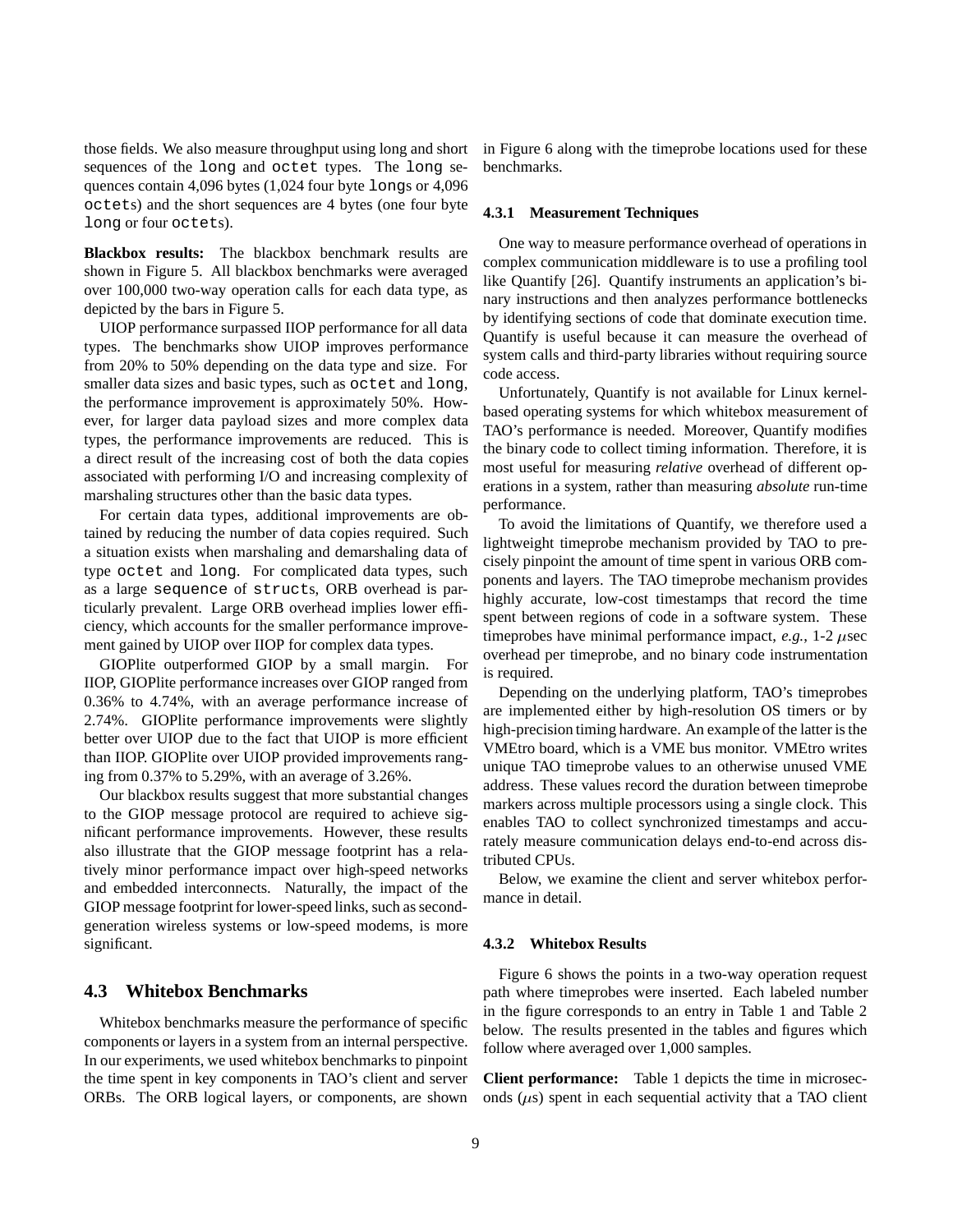

Figure 6: Timeprobe Locations for Whitebox Experiment

performs to process an outgoing operation request and its reply.

| Table 1: $\mu$ seconds Spent in Each Client Processing Step |  |  |  |  |
|-------------------------------------------------------------|--|--|--|--|
|-------------------------------------------------------------|--|--|--|--|

| <b>Direction</b> | <b>Client Activities</b> | Absolute Time $(\mu s)$ |
|------------------|--------------------------|-------------------------|
| Outgoing         | 1. Initialization        | 6.30                    |
|                  | 2. Get object reference  | 15.6                    |
|                  | 3. Parameter marshal     | 0.74 (param. dependent) |
|                  | 4. ORB messaging send    | 7.78                    |
|                  | 5. ORB transport send    | 1.02                    |
|                  | 6.~I/O                   | 8.70 (op. dependent)    |
|                  | 7. ORB transport recv    | 50.7                    |
|                  | 8. ORB messaging recv    | 9.25                    |
|                  | 9. Parameter demarshal   | op. dependent           |

Each client outgoing step is outlined below:

**1.** In the *initialization* step, the client invocation is created, and constructors are called for the input and output Common Data Representation (CDR) stream objects that handle marshaling and demarshaling of operation parameters.

**2.** TAO's connector caches connections, so even though its connect method is called for every operation, existing connections are reused for repeated calls. For statically configured systems, such as avionics mission computing, TAO preestablishes connections, so the initial connection setup overhead can be avoided entirely.

**3.** In the *parameter marshal* step, the outgoing in and inout parameters are marshaled. The overhead of this processing depends on the operation signature, *i.e.*, the number of data parameters and their type complexity.

**4.** In the send operation in the *ORB messaging* layer, the client creates a request header and frames the message. The messaging layer then passes the message to the ORB transport component for transmission to the server. If the request is two-way, the transport component waits for and processes the response.

**5.** The send operation in the *ORB transport* component implements the connection concurrency strategy and invokes the appropriate ACE I/O operation. TAO maintains a linked list of CDR buffers [10], which allows it to use "gather-write" OS calls, such as writev. Thus, multiple buffers can be written atomically without requiring multiple system calls or unnecessary memory allocation and data copying.

**6.** The *I/O* operation represents the time the client spends in the receive system call. This time is generally dominated by the cost of copying data from the kernel to user supplied buffers.

Each client incoming step is outlined below:

**7.** The *I/O receive* operation copies the data from a kernel buffer to a receive CDR stream and returns control to the ORB transport component.

**8.** The recv operation in the *ORB transport* layer delegates the reading of the received messages header and body to the ORB messaging component. If the message header is valid, then the remainder of the message is read. This also includes time when the client is blocked waiting for the server to read the supplied data.

**9.** The recv operation in the *ORB messaging* layer checks the message type of the reply, and either raises an appropriate exception, initiates a location forward, or returns the reply to the calling application.

**10.** In the *parameter demarshal* step, the incoming reply out and inout parameters are demarshaled. The overhead of this step depends, as it does with the server, on the operation signature.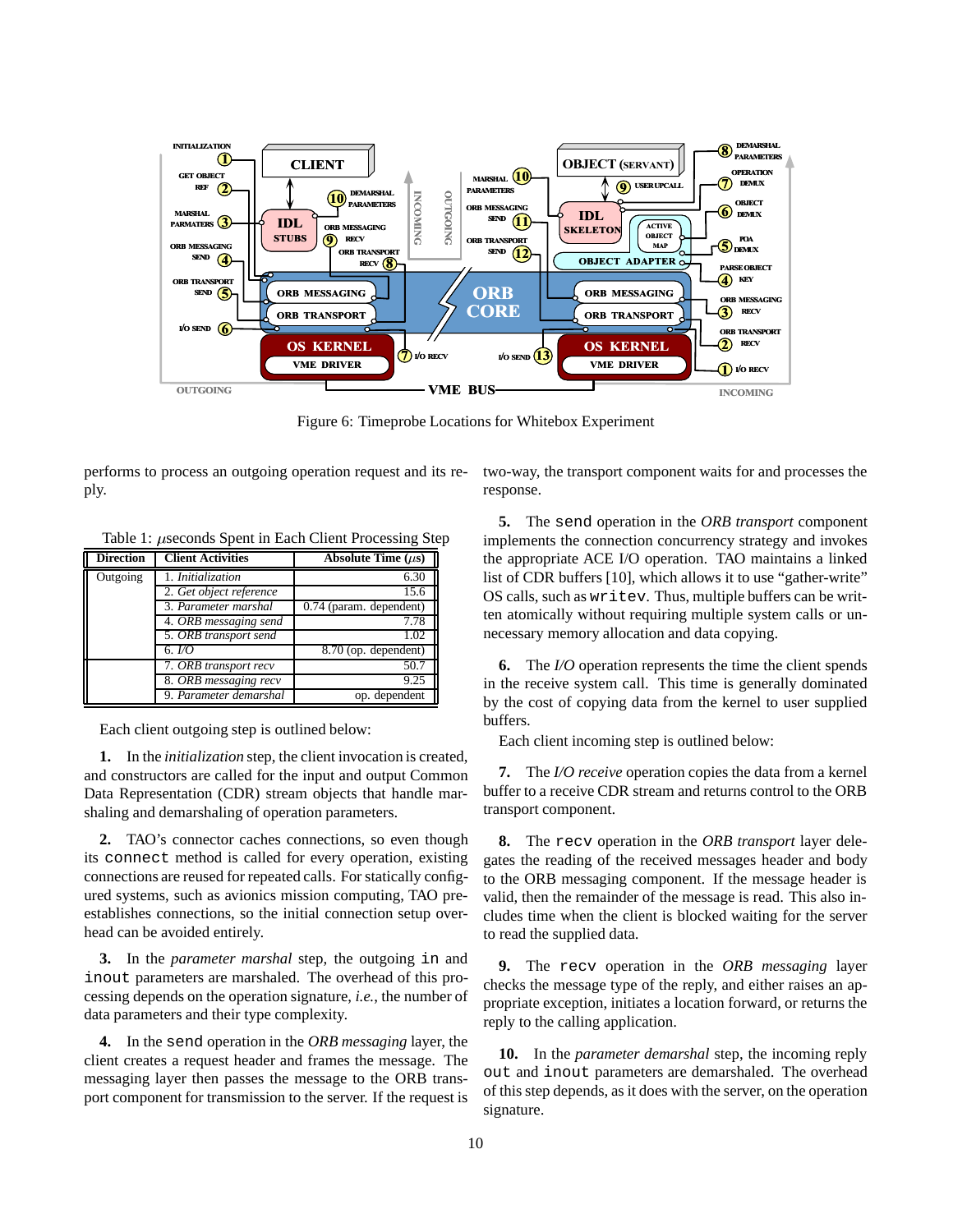**Server performance:** Table 2 depicts the time in microseconds  $(\mu s)$  spent in each activity as a TAO server processes a request.

| <b>Direction</b> | <b>Server Activities</b> | Absolute Time $(\mu s)$ |
|------------------|--------------------------|-------------------------|
| Incoming         | 1. I/O                   | $7.0$ (op. dependent)   |
|                  | 2. ORB transport recv    | 24.8                    |
|                  | 3. ORB messaging recv    | 4.5                     |
|                  | 4. Parsing object key    | 4.6                     |
|                  | 5. POA demux             | 1.39                    |
|                  | 6. Servant demux         | 4.6                     |
|                  | 7. Operation demux       | 4.52                    |
|                  | 8. User upcall           | $3.84$ (op. dependent)  |
| Outgoing         | 9. ORB messaging send    | 4.56                    |
|                  | 10. ORB transport send   | 93.6                    |

Table 2:  $\mu$  seconds Spent in Each Server Processing Step

Each incoming server step is outlined below:

**1.** The *I/O* operation represents the time the server spends in the read system call.

**2.** The recv operation in the *ORB transport* layer delegates the reading of the received message header to the ORB messaging component. If it is a valid message, then the remaining data is read and passed to the ORB messaging component.

**3.** The recv operation in the *ORB messaging* layer checks the type of the message and forwards it to the POA. Otherwise it handles the message or reports an error back to the client.

**4.** The *Parsing object key* step comes before any other POA activity. The time in the table includes the acquisition of a lock that is held through all POA activities (*POA demux*, *Servant demux*, and *Operation demux*).

**5.** The *POA demux* step locates the POA where the servant resides. The time in this table is for a POA that is one level deep, although in general, POAs can be many levels deep.

**6.** The *servant demux* step looks up a servant in the target POA. The time shown in the table for this step is based on TAO's active demultiplexing strategy [10], which locates a servant in constant time regardless of the number of objects in a POA.

**7.** The skeleton associated with the operation resides in the *operation demux* step. TAO uses perfect hashing [10] to locate the appropriate operation.

**8.** In the *parameter demarshal* step, the incoming request in and inout parameters are demarshaled. The overhead of this step depends, as it does with the client, on the operation signature.

**9.** The time for the *user upcall* step depends upon the actual implementation of the operation in the servant.

Each outgoing server step is outlined below:

**10.** In the *return value marshal* step, the return, inout and out parameters are marshaled. This time also depends on the signature of the operation.

**11.** The send operation in the *ORB messaging* layer passes the marshaled return data down to the ORB transport layer.

**12.** The send operation in the *ORB transport* layer adds the appropriate IOP header to the reply, sends the reply, and closes the connection if it detects an error. Also included in the category is the time the server is blocked in the send operation while the client runs.

**13.** The I/O send operation gets the peer I/O handle from the server connection handler and calls the appropriate send operation. As in the client-side I/O send operation described above, the server uses a gather-write I/O call.

Depending on the type and number of operation parameters, the *ORB transport recv* step typically requires the most ORB processing time. This time is dominated by the required data copies. By using a transport adapter which implements a shared buffer strategy these costs can be reduced significantly.

**Component costs:** Figure 7 compares the relative over-



**OS and I/O ORB ETransport Messaging** 

Figure 7: Comparison of ORB and Transport/OS Overhead Using Timeprobes

head attributable to the ORB messaging component, transport adaptor, ORB and OS for two-way IDL Cubit calls to the cube void operation for each possible protocol combination. This figure shows that when using IIOP the I/O and OS overhead accounts for just over 50% of the total round trip latency.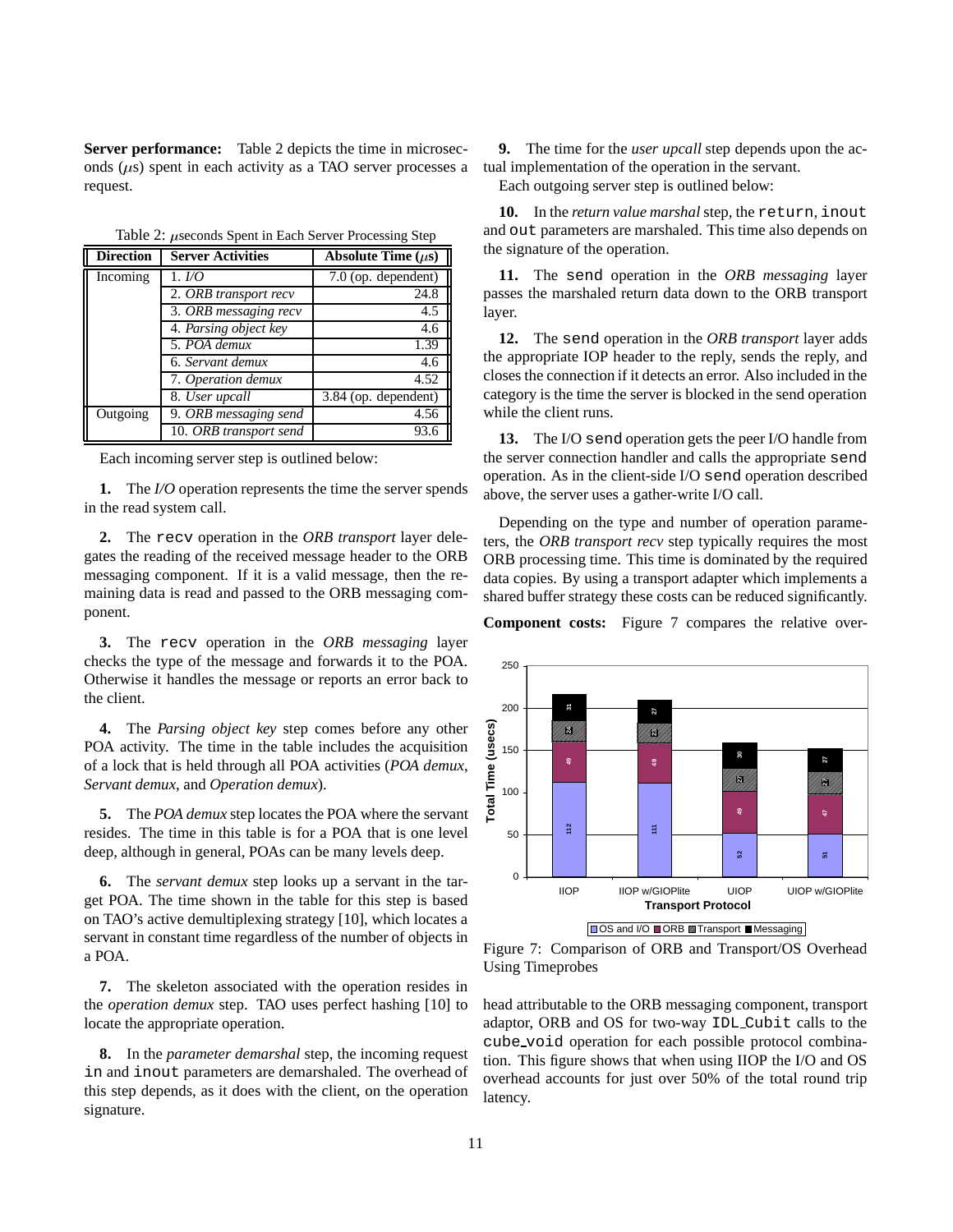It also shows that the difference in performance between IIOP and UIOP is primarily due to the larger OS and I/O overhead that TCP/IP has, as compared to local IPC.

The only overhead that depends on size is *(de)marshaling*, which depends on the type complexity, number, and size of operation parameters, and *data copying*, which depends on the size of the data. In our whitebox experiment, only the parameter size changes, *i.e.*, the sequences vary in length. Moreover, TAO's (de)marshaling optimizations incur minimal overhead when running between homogeneous ORB endsystems.

In Figure 8, the parameter size is varied and the above test is repeated. It shows that as the size of the operation parame-



Figure 8: ORB and Transport/OS Overhead Versus Parameter Size

ters increases, I/O overhead grows faster than the overall ORB overhead (including messaging and transport). This result illustrates that the overall ORB overhead is largely independent of the request size. In particular, demultiplexing a request, creating message headers, and invoking an operation upcall are not affected by the size of the request.

TAO employs standard buffer size and data copy tradeoff optimizations. This optimization is demonstrated in Figure 8 by the fact that there is a slight increase in the time spent both in the transport component and in the ORB itself when the sequence size is greater than 256 bytes. The data copy tradeoff optimization is fully configurable via run-time command line options, so it is possible to configure TAO to further improve performance above the 256 byte data copy threshold.

For the operations tested in the IDL Cubit benchmark, the overhead of the ORB is dominated by memory bandwidth limitations. Both the loopback driver and local IPC driver copy data within the same host. Therefore, memory bandwidth limitations should essentially be the same for both IIOP and UIOP. This result is illustrated in Figure 7 by the fact that the time spent in the ORB is generally constant for the four protocol combinations shown.

In general, the use of UIOP demonstrates the advantages of this framework and how optimized, domain-specific protocols can be deployed.

## **5 Related Work**

The design of TAO's pluggable protocols framework is influenced by prior research on the design and optimization of protocol frameworks for communication subsystems. This section outlines this research and compares it with our work.

**Configurable communication frameworks:** The *x*kernel [27], Conduit+ [28], System V STREAMS [29], ADAPTIVE [30], and F-CSS [31] are all configurable communication frameworks that provide a protocol backplane consisting of standard, reusable services that support network protocol development and experimentation. These frameworks support flexible composition of modular protocol processing components, such as connection-oriented and connectionless message delivery and routing, based on uniform interfaces.

The frameworks for communication subsystems listed above focus on implementing various protocol layers beneath relatively low-level programming APIs, such as sockets. In contrast, TAO's pluggable protocols framework focuses on implementing and/or adapting to transport protocols beneath a higher-level communication middleware API, *i.e.*, the standard CORBA programming API. Therefore, existing communication subsystem frameworks can provide building block protocol components for TAO's pluggable protocols framework.

**Patterns-based communication frameworks:** An increasing number of communication frameworks are being designed and documented using patterns [15, 28]. In particular, Conduit+ [28] is an OO framework for configuring network protocol software to support ATM signaling. Key portions of the Conduit+ protocol framework, *e.g.*, demultiplexing, connection management, and message buffering, were designed using patterns like Strategy, Visitor, and Composite [20]. Likewise, the concurrency, connection management, and demultiplexing components in TAO's ORB Core and Object Adapter also have been explicitly designed using patterns like Reactor, Acceptor-Connector, and Active Object [15].

**CORBA pluggable protocol frameworks:** The architecture of TAO's pluggable protocols framework is based on the ORBacus Open Communications Interface (OCI) [32]. The OCI framework provides a flexible, intuitive, and portable interface for pluggable protocols. The framework interfaces are defined in IDL, with a few special rules to map critical types, such as data buffers.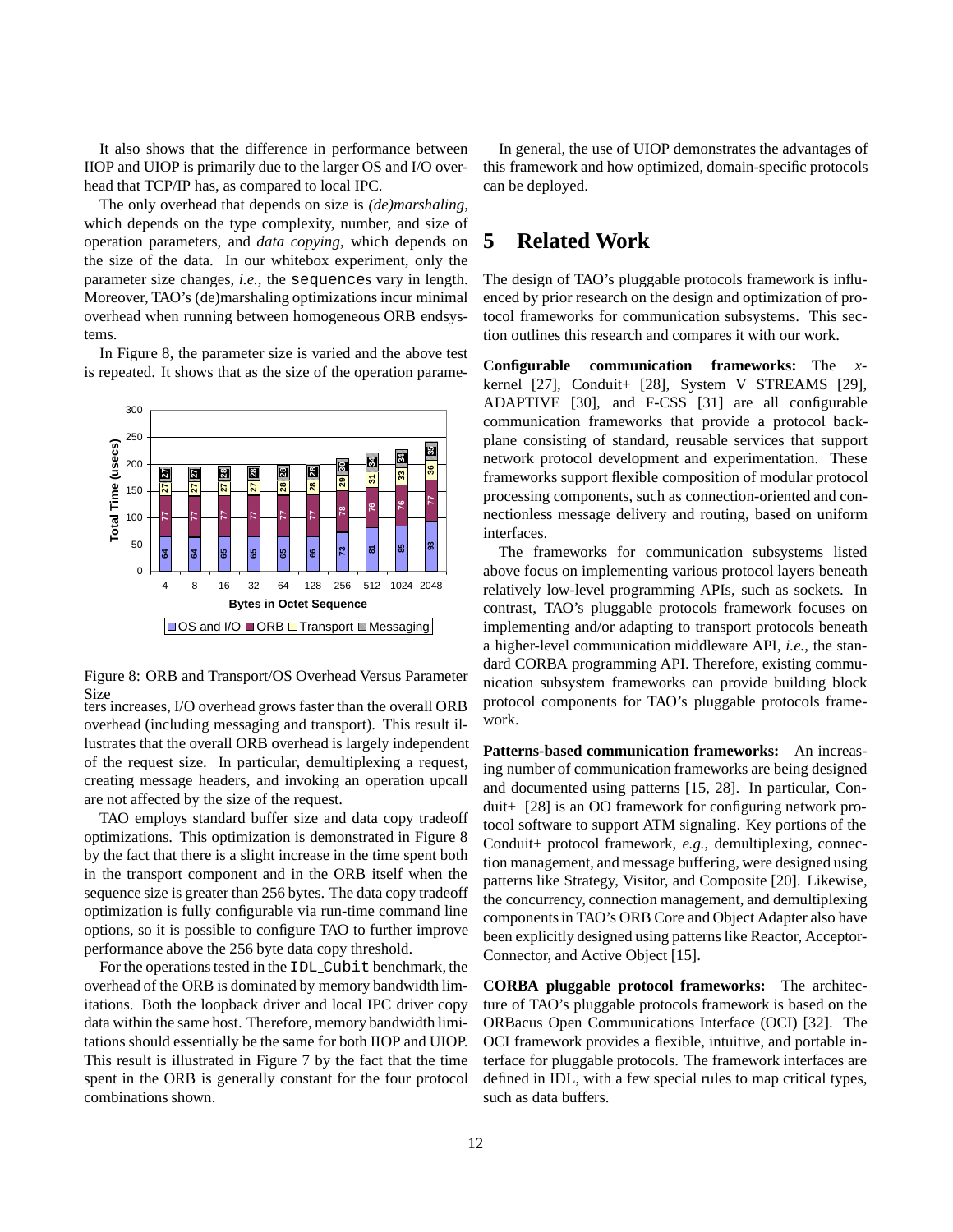Defining pluggable protocol interfaces with IDL permits developers to familiarize themselves with a single programming model that can be used to implement protocols in different languages. In addition, the use of IDL makes it possible to write pluggable protocols that are portable among different ORB implementations and platforms.

Though the OCI pluggable protocols framework is useful for many applications and ORBs, the following aspects make it less suitable for high-performance and real-time systems:

 **IDL interfaces add extra overhead:** As mentioned above, the use of IDL has several advantages. However, unless new IDL mapping rules are approved for locality constrained objects, an ORB must set up a nontrivial amount of context information, *e.g.*, to handle POA Servant Managers [33], to make local invocations have the same semantics as remote invocations. Although overhead can be minimized by using *ad hoc* optimizations, some additional method invocation overhead will be incurred by common IDL mappings.

In contrast, the framework we propose utilizes regular C++ classes, this limits the portability of the system, but completely eliminates the overhead introduced by the IDL interfaces.

 **The current OCI version does not support zero-copy buffers:** The OCI interfaces do not currently support zerocopy I/O; which would permit the ORB to marshal data directly into kernel buffers making a single copy or at most one copy. TAO supports the use of different buffering strategies which allow protocol developers to implement schemes where memory can be shared between the application, ORB and/or I/O subsystem. By supporting different buffering strategies, the effectiveness of the framework for high-performance communication links is enhanced. For example, the transport adapter could manage a per-connection set of buffer pools. By strategizing the CDR classes' use of internal buffers, protocol implementers can focus on optimizing for specific hardware or communication channels rather than building general software components.

 **The current OCI version does not optimize profile parsing:** Parsing an IOP profile is a relatively expensive operation. The OCI framework does not provide any means to manipulate a pre-parsed profile, which is a common use-case.

Our framework allows each protocol implementation to represent a profile as it sees fit. Since these profiles are only created in a few instances, it is possible for them to parse the octet stream representation and store it in a more convenient format. The parsing can be also done on demand to minimize startup time. The protocol implementor is free to choose the strategy that best fits the application.

 **ACE and OCI interfaces require extra adaptation layers:** TAO uses the ACE framework [34] to isolate itself from non-portable aspects of underlying operating systems. This design leverages the testing, optimizations, wide range of platforms, and the communication patterns supported and implemented by ACE, enabling us to focus on the particular problems of developing a high-performance, real-time ORB. Using the OCI IDL-derived interfaces incurs an extra layer of adaptation between ACE and TAO, which unnecessarily increases framework overhead.

TAO implements a highly optimized pluggable protocol framework that is tuned for high-performance and real-time application requirements. For example, TAO's pluggable protocols framework can be integrated with zero-copy high-speed network interfaces [24, 8].

However, TAO's pluggable protocols framework does not preclude the use of more general frameworks like the ORBacus OCI. In fact, we plan to implement OCI as a pluggable protocol into TAO, thereby allowing application developers to test and use OCI pluggable protocols. If applications have very stringent performance requirements, developers can use the internal TAO pluggable protocol framework to obtain the higher performance and greater predictability.

## **6 Concluding Remarks**

To be an effective development platform for performancesensitive applications, OO middleware must preserve communication layer QoS properties of applications end-to-end. It is essential, therefore, to define a pluggable protocols framework that allows custom inter-ORB messaging and transport protocols to be configured flexibly and transparently by CORBA applications.

This paper identifies the protocol-related limitations of current ORBs and describes a CORBA-based pluggable protocols framework we developed and integrated with TAO to address these limitations. TAO's pluggable protocols framework contains two main components: an ORB messaging component and an ORB transport adapter component. These two components allows applications developers and end-users to transparently extend their communication infrastructure to support the dynamic and/or static binding of new ORB messaging and transport protocols. Moreover, TAO's OO design makes it straightforward to develop custom inter-ORB protocol stacks that can be optimized for particular application requirements and endsystem/network environments.

This paper illustrates empirically the performance of TAO's pluggable protocols framework when running CORBA applications over high-speed interconnects, such as ATM. Our benchmarking results demonstrate that applying appropriate optimizations to communication middleware can yield highly efficient and predictable implementations, without sacrificing flexibility or reuse. These results support our contention that communication middleware performance is largely an imple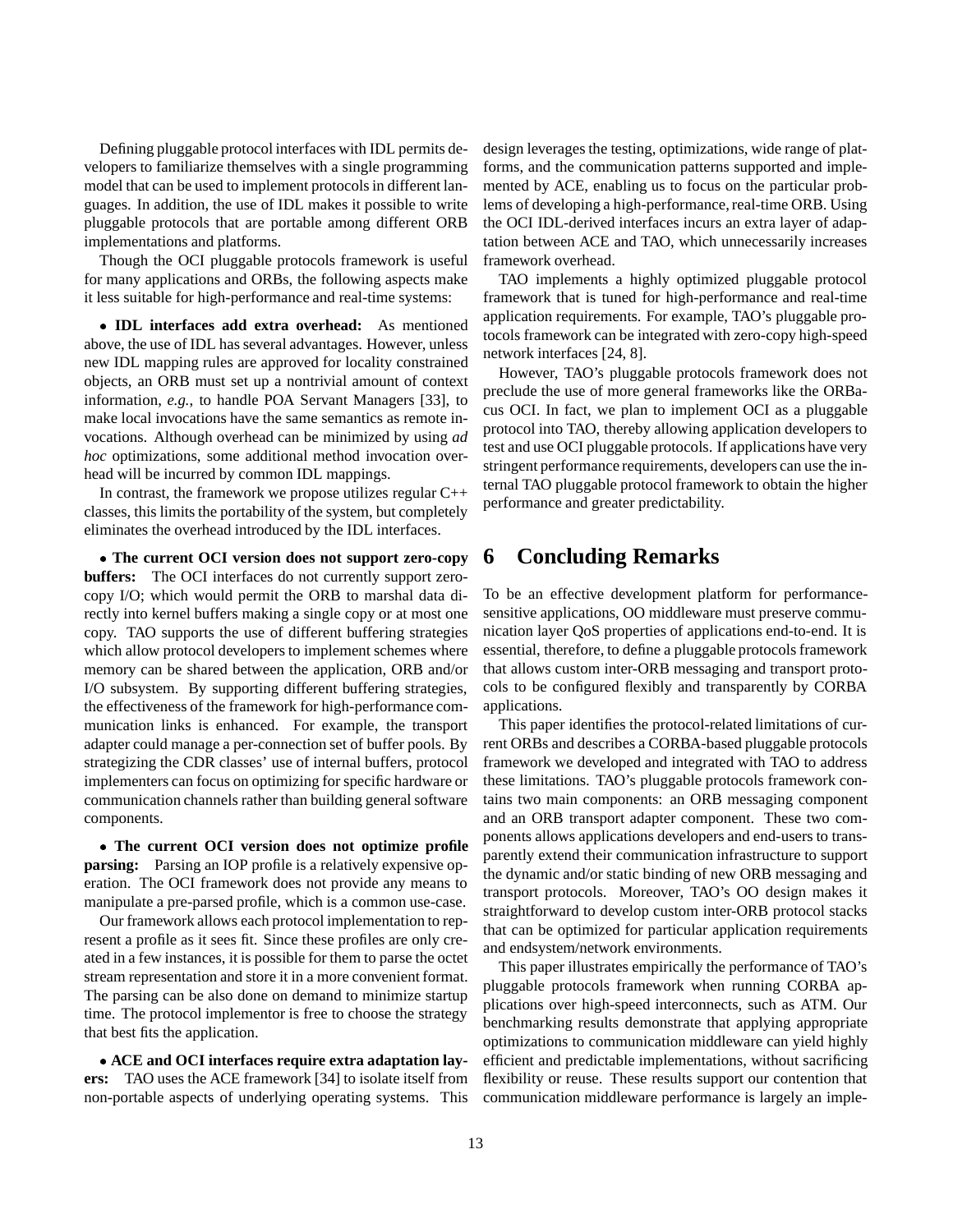mentation issue. Thus, well-tuned, standard-based communication middleware like TAO can replace *ad hoc* and proprietary solutions that are still commonly used in traditional distributed applications and embedded real-time systems.

We are currently developing pluggable protocols for highspeed networks such as ATM and Myrinet. One focus of our future work is to determine effective patterns for supporting advanced I/O features, such as buffer management schemes using intelligent I/O interfaces and shared memory, available in current high-speed network adaptors. In addition, we are exploring the integration of high-speed messaging protocols, such as Fast Messages [21], with standard CORBA communication middleware.

## **References**

- [1] ATD, "Advanced Technology Demonstration Network." http://www.atd.net/.
- [2] Object Management Group, *The Common Object Request Broker: Architecture and Specification*, 2.2 ed., Feb. 1998.
- [3] D. Box, *Essential COM*. Addison-Wesley, Reading, MA, 1997.
- [4] A. Wollrath, R. Riggs, and J. Waldo, "A Distributed Object Model for the Java System," *USENIX Computing Systems*, vol. 9, November/December 1996.
- [5] S. Vinoski, "CORBA: Integrating Diverse Applications Within Distributed Heterogeneous Environments," *IEEE Communications Magazine*, vol. 14, February 1997.
- [6] D. C. Schmidt, D. L. Levine, and S. Mungee, "The Design and Performance of Real-Time Object Request Brokers," *Computer Communications*, vol. 21, pp. 294–324, Apr. 1998.
- [7] G. Parulkar, D. C. Schmidt, and J. S. Turner, " $a^1t^Pm$ : a Strategy for Integrating IP with ATM," in *Proceedings of the Symposium on Communications Architectures and Protocols (SIGCOMM)*, ACM, September 1995.
- [8] F. Kuhns, D. C. Schmidt, and D. L. Levine, "The Design and Performance of a Real-time I/O Subsystem," in *Proceedings of the* <sup>5</sup> th *IEEE Real-Time Technology and Applications Symposium*, (Vancouver, British Columbia, Canada), IEEE, June 1999.
- [9] C. D. Gill, D. L. Levine, and D. C. Schmidt, "The Design and Performance of a Real-Time CORBA Scheduling Service," *The International Journal of Time-Critical Computing Systems, special issue on Real-Time Middleware*, 1999, to appear.
- [10] I. Pyarali, C. O'Ryan, D. C. Schmidt, N. Wang, V. Kachroo, and A. Gokhale, "Applying Optimization Patterns to the Design of Real-time ORBs," in *Proceedings of the*  $5^{th}$ *Conference on Object-Oriented Technologies and Systems*, (San Diego, CA), USENIX, May 1999.
- [11] T. H. Harrison, D. L. Levine, and D. C. Schmidt, "The Design and Performance of a Real-time CORBA Event Service," in *Proceedings of OOPSLA '97*, (Atlanta, GA), ACM, October 1997.
- [12] D. C. Schmidt, S. Mungee, S. Flores-Gaitan, and A. Gokhale, "Software Architectures for Reducing Priority Inversion and Non-determinism in Real-time Object Request Brokers," *Journal of Real-time Systems*, To appear 1999.
- [13] A. Gokhale and D. C. Schmidt, "Optimizing a CORBA IIOP Protocol Engine for Minimal Footprint Multimedia Systems," *Journal on Selected Areas in Communications special issue on Service Enabling Platforms for Networked Multimedia Systems*, Sept. 1999.
- [14] A. Gokhale and D. C. Schmidt, "Measuring the Performance" of Communication Middleware on High-Speed Networks," in *Proceedings of SIGCOMM '96*, (Stanford, CA), pp. 306–317, ACM, August 1996.
- [15] D. C. Schmidt and C. Cleeland, "Applying Patterns to Develop Extensible ORB Middleware," *IEEE Communications Magazine*, vol. 37, April 1999.
- [16] Object Management Group, *Telecom Domain Task Force Request For Information Supporting Wireless Access and Mobility in CORBA - Request For Information*, OMG Document telecom/98-06-04 ed., June 1998.
- [17] R. S. Madukkarumukumana and H. V. Shah and C. Pu, "Harnessing User-Level Networking Architectures for Distributed Object Computing over High-Speed Networks," in *Proceedings of the 2nd Usenix Windows NT Symposium*, August 1998.
- [18] Object Management Group, *Realtime CORBA Joint Revised Submission*, OMG Document orbos/99-02-12 ed., March 1999.
- [19] Object Management Group, *CORBA Messaging Specification*, OMG Document orbos/98-05-05 ed., May 1998.
- [20] E. Gamma, R. Helm, R. Johnson, and J. Vlissides, *Design Patterns: Elements of Reusable Object-Oriented Software*. Reading, MA: Addison-Wesley, 1995.
- [21] M. Lauria, S. Pakin, and A. Chien, "Efficient Layering for High Speed Communication: Fast Messages 2.x.," in *Proceedings of the 7th High Performance Distributed Computing (HPDC7) conference*, (Chicago, Illinois), July 1998.
- [22] S. Mungee, N. Surendran, and D. C. Schmidt, "The Design and Performance of a CORBA Audio/Video Streaming Service," in *Proceedings of the Hawaiian International Conference on System Sciences*, Jan. 1999.
- [23] F. Kuhns, D. C. Schmidt, and D. L. Levine, "The Design and Performance of RIO – A Real-time I/O Subsystem for ORB Endsystems," in *Proceedings of the International Symposium on Distributed Objects and Applications (DOA'99)*, (Edinburgh, Scotland), OMG, Sept. 1999.
- [24] Z. D. Dittia, G. M. Parulkar, and J. R. Cox, Jr., "The APIC Approach to High Performance Network Interface Design: Protected DMA and Other Techniques," in *Proceedings of INFOCOM '97*, (Kobe, Japan), IEEE, April 1997.
- [25] H. Schulzrinne, S. Casner, R. Frederick, and V. Jacobson, "Rtp: A transport protocol for real-time applications," *Network Information Center RFC 1889*, January 1996.
- [26] P. S. Inc., *Quantify User's Guide*. PureAtria Software Inc., 1996.